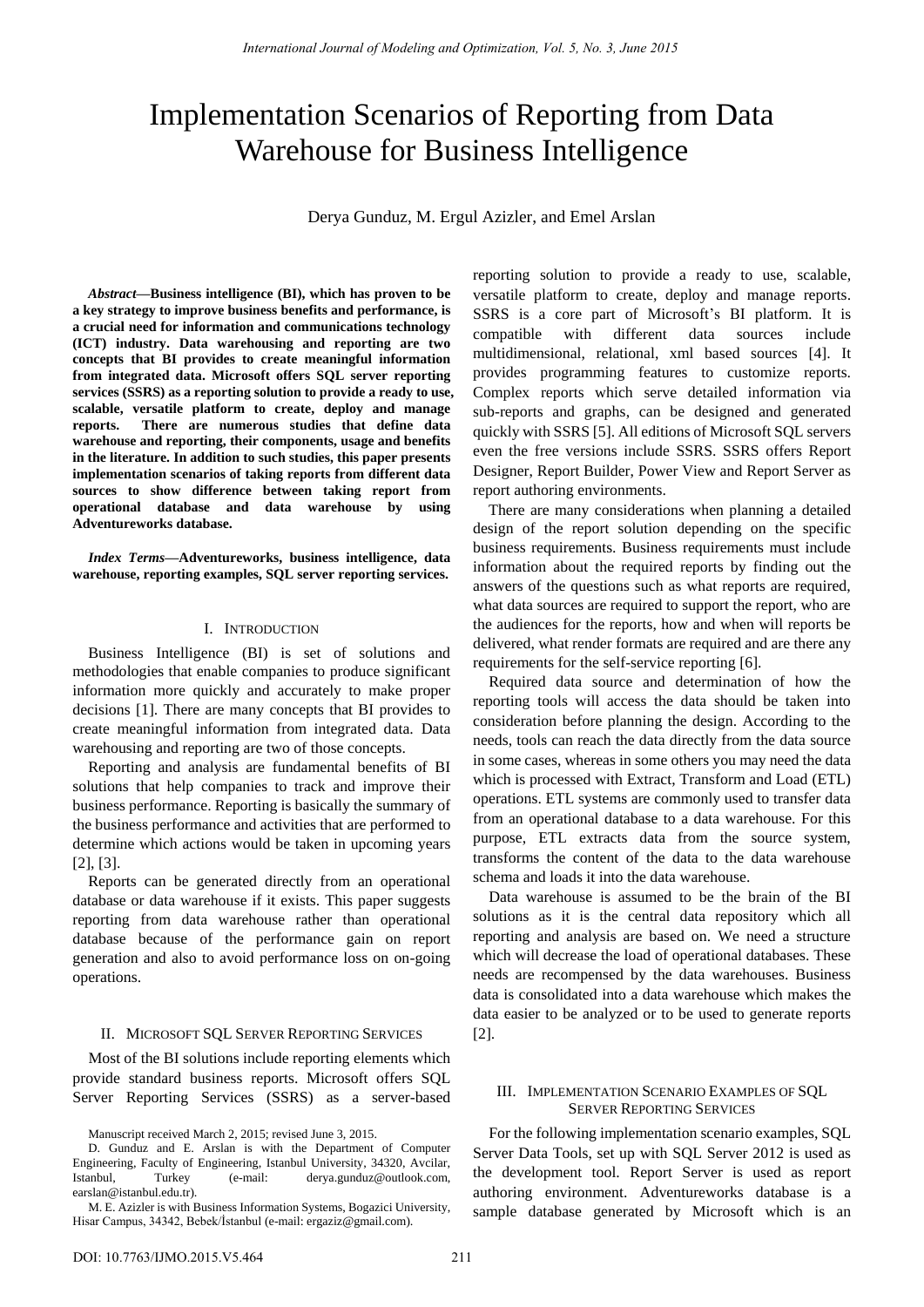operational database of multinational corporations that manufacture and sell bicycles and cycling accessories [5]. The selected examples show the effectiveness of BI in terms of data management and reporting.

Reports can be generated from different data sources. In the proposed implementation scenario, we are going to prepare two reports with similar results while one of them is generated from the operational database and the other is from the data warehouse. The purpose of this example is to reveal the difference between these two databases in terms of performance and querying.

# *A. Creation of Reports with Operational Database*

In this implementation scenario we will report Adventureworks Company's sales by filtering year, month and employee [7]. The first step of designing a report is to add the data source. For the first report we are supposed to have Adventureworks2012 database on SQL server which we use as the database source. Fig.1 and Fig. 2 denote how to add a new shared data source. Instead of using pre-created shared data source, we can use new data source.

|                    | <b>Shared Data Source Properties</b>            | $\pmb{\times}$ |
|--------------------|-------------------------------------------------|----------------|
| <b>Credentials</b> | Change name, type, and connection options.      |                |
|                    | Name:<br>AdventureWorks2012                     |                |
|                    | Type:<br>Microsoft SQL Server<br>$\checkmark$   |                |
|                    | Connection string:                              |                |
|                    | Click here to type or paste a connection string | Edit           |
|                    |                                                 |                |
|                    |                                                 |                |
|                    |                                                 |                |
|                    |                                                 |                |
|                    |                                                 |                |

Fig. 1. New shared datasource screen.

Secondly we need datasets from the source database. We need to think about tables related to employee, month, year, sales, and category of sold products. For the scenario we will be using two datasets. The example report will be filtered by employee, month and year values.

Since user will be asked to select employee name as filtering, we need collection of the employee names and identities which reflected by BusinessEntityID column. With the script in SQL Code 1, employees who made sales are listed.

```
SELECT s.BusinessEntityID,
p.FirstName + N' ' + p.LastName AS EmployeeFROM
        Sales.SalesPerson AS s
INNER JOIN HumanResources.Employee AS e
ON e.BusinessEntitvID = s.BusinesEntityIDINNER JOIN Person. Person AS p
ON p. Business Entity ID = s. Business Entity ID
```

|                                                        | <b>Connection Properties</b> | 2<br>×   |
|--------------------------------------------------------|------------------------------|----------|
| Data source:                                           |                              |          |
| Microsoft SQL Server (SqlClient)                       |                              | Change   |
| Server name:                                           |                              |          |
|                                                        | v                            | Refresh  |
| Log on to the server                                   |                              |          |
| Use Windows Authentication                             |                              |          |
| Use SQL Server Authentication                          |                              |          |
| User name:                                             |                              |          |
| Password:                                              |                              |          |
| Save my password                                       |                              |          |
| Connect to a database                                  |                              |          |
| Select or enter a database name:<br>AdventureWorks2012 |                              |          |
|                                                        |                              |          |
| Attach a database file:                                |                              |          |
|                                                        |                              | Browse   |
| Logical name:                                          |                              |          |
|                                                        |                              |          |
|                                                        |                              | Advanced |
| <b>Test Connection</b>                                 | OK                           | Cancel   |

Fig. 2. Connection properties screen.

We need to add parameters for showing the filtering items. The parameter screen for Employee item is shown in Fig. 3. EmployeeID refers to main report script's employee filter.

| <b>Report Parameter Properties</b>         |
|--------------------------------------------|
|                                            |
| Change name, data type, and other options. |
|                                            |
| Name:                                      |
| EmployeeID                                 |
| Prompt:                                    |
| Employee                                   |
| Data type:                                 |
| Integer<br>$\checkmark$                    |
| Allow blank value ("")                     |
| Allow null value                           |
| Allow multiple values                      |
| Select parameter visibility:               |
| (C) Visible                                |
| Hidden                                     |
| Internal                                   |
|                                            |
|                                            |
|                                            |
|                                            |
|                                            |

Fig. 3. Report parameter properties screen.

For the second dataset we need information about product categories and sales. Dataset named as EmpSalesMonth is created for this purpose as shown in SQL Code 2.

@ReportYear,@ReportMonth,@EmployeeID parameters in *WHERE* clause of the sql script will be filled from selected values via the user interface as shown in Fig. 4. The user interface is generated by the configurations done in Fig. 3. It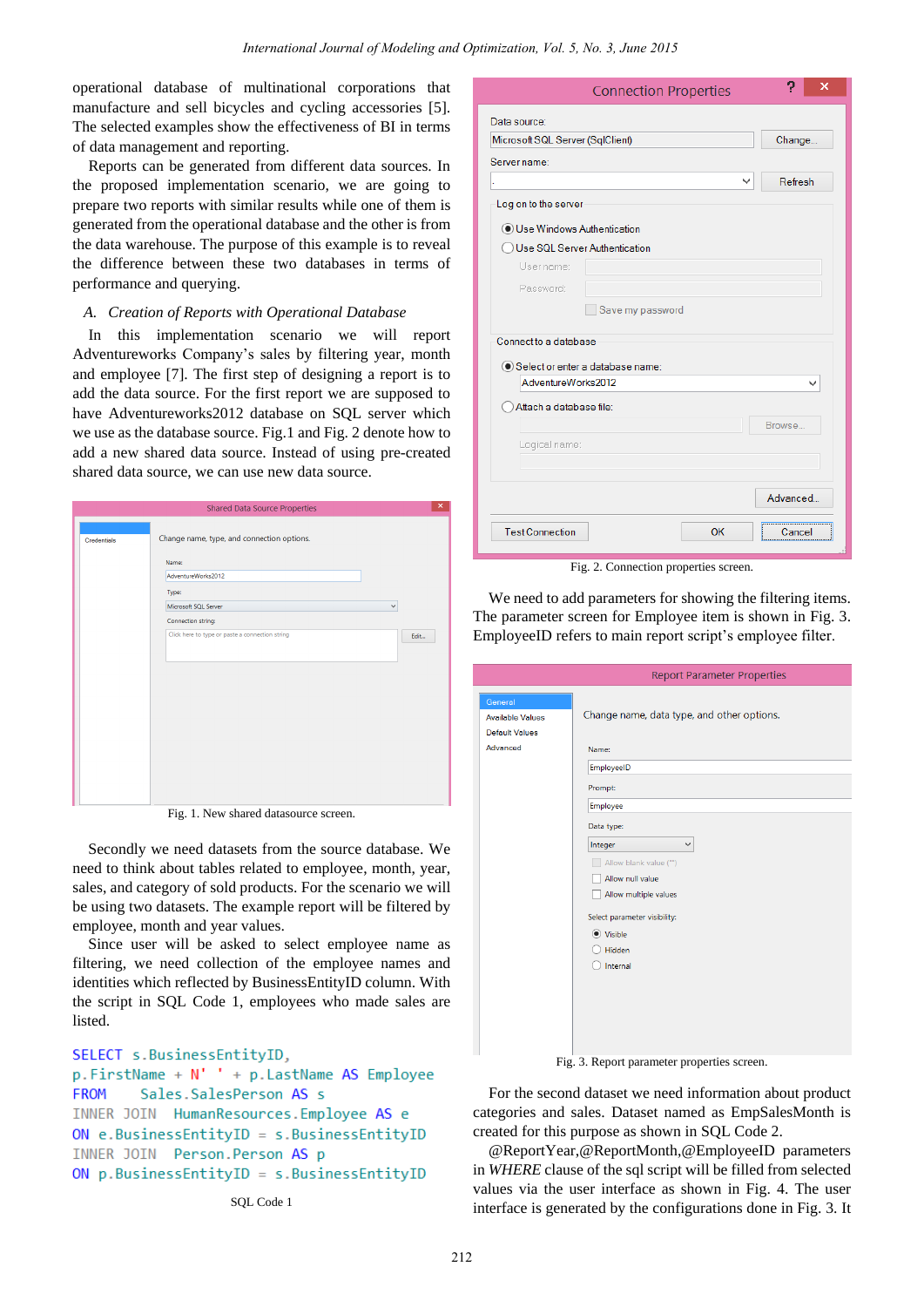reports the sales on behalf of the selected year and earlier than the selected year sales. The report shows sales both with graphical and a table view grouped by category and year.

Dataset screen is shown in Fig. 5. SQL script can be designed by query designer, text form or a stored procedure.



SQL Code 2 [7].

| <b>Report Month</b> | November       | Report Year 2007 |  |
|---------------------|----------------|------------------|--|
| Employee            | David Campbell |                  |  |

Fig. 4. Selected filters.

|                | Shared Dataset Properties                                                                                                                                                                                                                        |  |
|----------------|--------------------------------------------------------------------------------------------------------------------------------------------------------------------------------------------------------------------------------------------------|--|
| Query          |                                                                                                                                                                                                                                                  |  |
| <b>Fields</b>  | Choose a data source and create a query.                                                                                                                                                                                                         |  |
| Options        |                                                                                                                                                                                                                                                  |  |
| <b>Filters</b> | Name:                                                                                                                                                                                                                                            |  |
| Parameters     | <b>EmpSalesMonth</b>                                                                                                                                                                                                                             |  |
|                | Data source:                                                                                                                                                                                                                                     |  |
|                | AdventureWorks2012<br>$\checkmark$<br>New                                                                                                                                                                                                        |  |
|                | Text Table<br>$\bigcirc$<br><b>Stored Procedure</b><br>Query:<br>SELECT PER.FirstName + '' + PER.LastName AS Employee,<br>DATEPART(Year, SOH.OrderDate) AS [Year],                                                                               |  |
|                | DATEPART(Month, SOH.OrderDate) AS [MonthNumber],<br>DATENAME(Month, SOH.OrderDate) AS [Month],<br>PC.Name AS Category, SUM(DET.LineTotal) AS Sales<br>FROM Sales.SalesOrderHeader SOH                                                            |  |
|                | INNER JOIN [Sales].[SalesPerson] SP ON SP.[BusinessEntityID] = SOH.[SalesPersonID]<br>INNER JOIN Sales Sales Order Detail DET ON SOH Sales Order ID = DET Sales Order ID<br>INNER JOIN [HumanResources].[Employee] E ON SOH.[SalesPersonID] = E. |  |
|                | <b>IBusinessEntityID1</b><br>INNER JOIN [Person].[Person] PER ON PER.[BusinessEntityID] = SP.[BusinessEntityID]                                                                                                                                  |  |
|                | <b>Refresh Fields</b><br>Query Designer<br>Import<br>÷.                                                                                                                                                                                          |  |

Fig. 5. New shared dataset screen.

The report outputs are the graphic as shown in Fig. 6 (a) and tables as shown in Fig. 6(b), when we select the parameters as shown in Fig. 4. Results show employee named David Campbell's sales on different categories in 2005, 2006 and 2007.

## *B. Creation of Report with Data Warehouse Database*

For the second scenario we get the report result from a different database. We add AdventureworksDW2012 as source of the report.

| Category    | Year | <b>Sales</b> |
|-------------|------|--------------|
| Accessories | 2005 | \$242        |
|             | 2006 | \$483        |
|             | 2007 | \$216        |
| Bikes       | 2005 | \$101.324    |
|             | 2006 | \$113,984    |
|             | 2007 | \$68,968     |
| Clothing    | 2005 | \$266        |
|             | 2006 | \$3.351      |
|             | 2007 | \$1,437      |
| Components  | 2005 | \$9,403      |
|             | 2006 | \$25,744     |
|             | 2007 | \$35,759     |

Fig. 6. (a) Total amount of Sales in 2005, 2006, 2007.

# **RESULT FROM ADVENTUREWORKS DATABASE**



| <b>Category</b> | November Sales Comparison for<br>each Year |
|-----------------|--------------------------------------------|
| Accessori<br>es |                                            |
| <b>Bikes</b>    |                                            |
| Clothing        |                                            |
| Compone<br>nts  |                                            |

Fig. 6. (b) Distribution of sales.

All of the steps for this report will be the same with the first scenario except the data source and the dataset. Dataset that retrieves employee information is created by the query in SQL Code 3.

```
SELECT de.employeeKey as BusinessEntityID,
de.FirstName+' '+de.LastName as Employee
FROM DimEmployee de
where SalesPersonFlag=1
```
## SQL Code 3.

Compared to the first scenario, this script is linked to just one table to get employee information.

For the second dataset named as EmpSalesMonthDW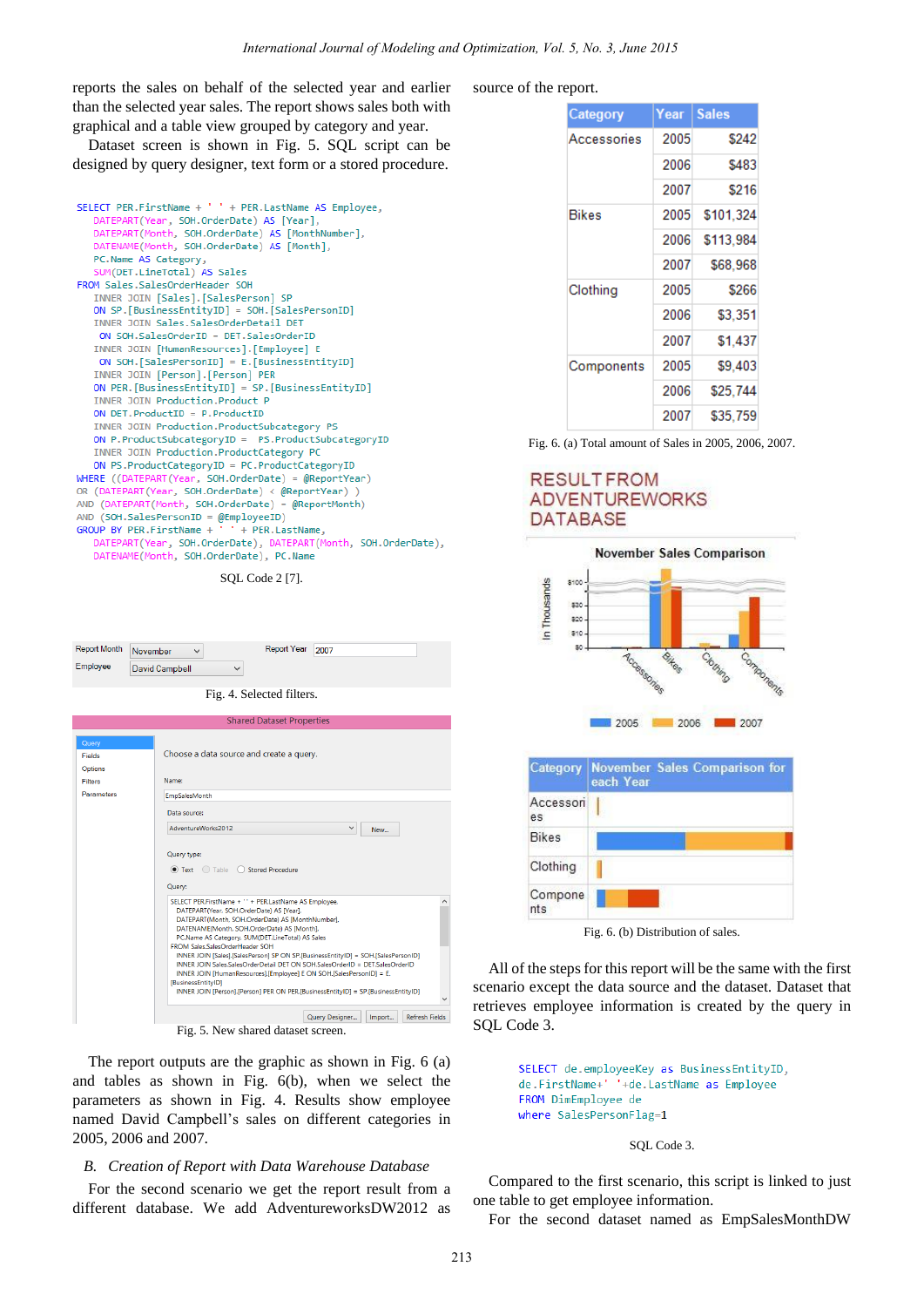query in SQL Code 4 is used.

```
SELECT de.FirstName+' '+de.LastName AS Employee,
       dd.CalendarYear AS [Year],
       dd.MonthNumberOfYear AS [MonthNumber],
       dd.EnglishMonthName AS [Month],
       dpc.EnglishProductCategoryName AS Category,
       SUM(fs.OrderOuantity*fs.UnitPrice) AS Sales
FROM FactResellerSales fs
INNER JOIN DimEmployee de
ON fs.EmployeeKey=de.EmployeeKey
INNER JOIN DimProduct dp
ON fs.ProductKey=dp.ProductKey
INNER JOIN DimProductSubcategory dps
ON dps.ProductSubcategoryKey=dp.ProductSubcategoryKey
INNER JOIN DimProductCategory dpc
ON dpc.ProductCategoryKey=dps.ProductCategoryKey
INNER JOIN DimDate dd
ON dd.DateKey=fs.OrderDateKey
WHERE ((dd.CalendarYear = @ReportYear)OR ( dd.CalendarYear < @ReportYear))
   AND (dd.MonthNumberOfYear = @ReportMonth)
   AND (de.EmploveeKev = @EmploveeID)
   AND de.SalesPersonFlag=1
GROUP BY de.FirstName+' '+de.LastName,
  dd.CalendarYear, dd.MonthNumberOfYear,
  dd.EnglishMonthName, dpc.EnglishProductCategoryName
                      SQL Code 4.
```
Number of tables used in data warehouse database is less than the tables used in operational database. In data warehouse, transactions or events are kept in fact tables whereas dimensions correspond to objects like people and items. To show the sales transactions, FactResellerSales table is used. The fact table is joined with dim tables to find product category, date and employee.

## *C. Comparison of the Two Scenarios*

For the two implementation scenarios, main datasets, EmpSalesMonth and EmpSalesMonthDW, SQL scripts are compared in terms of time results found in Table I and Table II.

TABLE I: EMPSALESMONTH DATASET SCRIPT OF OPERATIONAL DATABASE

| <b>Channels</b>                | Trial<br>$\overline{\phantom{1}}$ | Trial<br>4 | Trial<br>3 | Trial<br>$\mathcal{D}$ | Trial | Average |
|--------------------------------|-----------------------------------|------------|------------|------------------------|-------|---------|
| Client<br>processing time      | 355                               | 219        | 594        | 752                    | 156   | 415.2   |
| Total execution<br>time        | 2107                              | 1821       | 2314       | 7123                   | 1593  | 2991.6  |
| Wait time on<br>server replies | 1752                              | 1602       | 1720       | 6371                   | 1437  | 2576.4  |

TABLE II: EMPSALESMONTHDW DATASET SCRIPT OF DATA WAREHOUSE **DATABASE** 

| Channels                       | Trial<br>5 | Trial<br>4 | Trial<br>3 | Trial<br>2 | Trial | Average |
|--------------------------------|------------|------------|------------|------------|-------|---------|
| Client<br>processing time      | 15         | 125        | 47         | 47         | 94    | 65.6    |
| Total execution<br>time        | 718        | 796        | 781        | 648        | 734   | 735.4   |
| Wait time on<br>server replies | 703        | 671        | 734        | 601        | 640   | 669.8   |

We generated the same reports five times for two different scenarios. Depending on the obtained results, average total execution time of the report taken from the data warehouse is faster (more than 3 times) than the report taken from the operational database. Wait time on server replies are more than 4 times faster for the data warehouse. There is an obvious performance difference between two scenarios.

Here are some implications highlights that indicate how data warehouse can out-perform than the operatıonal database:

- Due to the fact that there is ongoing operations, producing reports or making analysis directly from operational databases may take a long time and cause slowdowns on actual operations.
- Tables in a data warehouse are de-normalized, which may decrease the number of tables and increase the volume of the saved information.
- The columns' names in the data warehouse are given meaningful to be directly used in the reports. Therefore, we don't have to rename the columns or change their alias.
- During the creation of data warehouse, improving the data quality and data cleansing are done with the help of Extract, Transform and Load (ETL) operations. For instance, the same expression can be written in different formats. When the data is transformed into a form of the data warehouse, these conflicts are handled and all types refer to the original one,
- Without having advanced IT knowledge, users can produce their own reports with data warehouse, leading to "Self Service BI" [8],
- Data warehouse has drill down capability in which user can reach the details underlying summaries on Key Performance Indicator (KPI), graphics, dashboards and reports [8].

## IV. CONCLUSION

This paper confirmed the necessity of BI solutions for reporting in Information and Communications Technology (ICT) industry to take effective results and proper decisions based on the significant information more quickly and accurately in the growing competitive environment [2]. We first examined BI solutions for reporting and focused on Microsoft's reporting solution to show the effectiveness of BI in terms of implementation aspects by considering example scenarios. The scenarios generate the same report from different data sources. We have compared reports taken from the data warehouse and the operational database. We tried to generate the same reports from different data sources for five times. Experiment results show that reports taken from data warehouse give much better performance than the reports taken from the operational database. This paper highly recommends using the data warehouses rather than the operational databases to create consistent reports.

### **REFERENCES**

- [1] J. Mundy, W. Thornthwaite, and R. Kimball, *SQL Server 2008 R2 and the Microsoft Business Intelligence Toolset*.
- [2] D. Gunduz, E. Arslan, and Z. Orman, "A generic implementation framework for business intelligence," in *Proc. Clute Institute International Business and Education Conference*, San Francisco.
- [3] F. Azma and M. A. Mostafapour, "Business intelligence as a key strategy for development organizations," Procedia Technology, 2012.